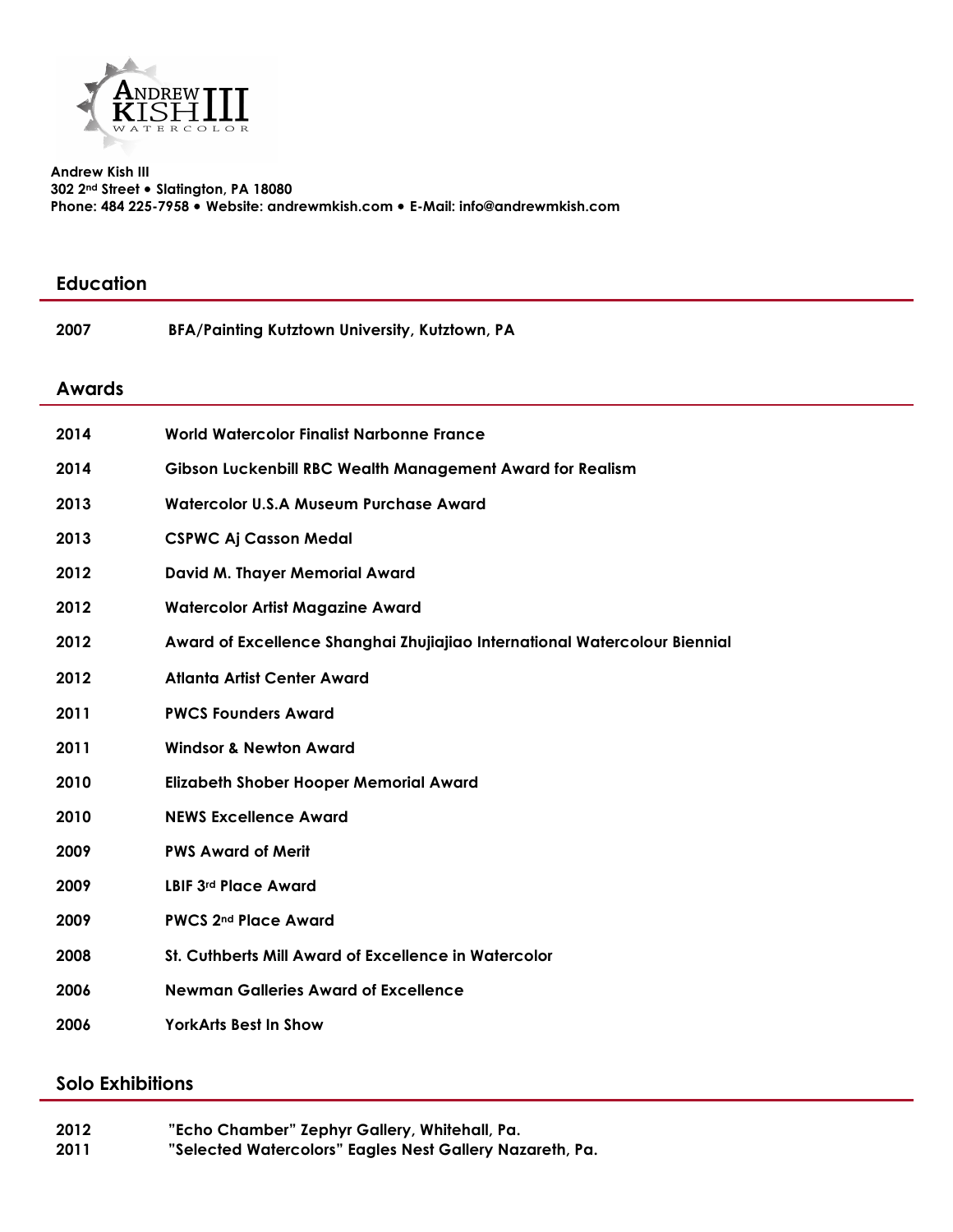## **Group Exhibitions**

| 2015 | (Upcoming) 4 <sup>th</sup> Biennale de'laquarelle Centre d'art Sebastien, Saint Cyr sur Mer, France  |
|------|------------------------------------------------------------------------------------------------------|
| 2015 | (Upcoming) 38 <sup>th</sup> Annual Transparent Watercolor Society of America, Kenosha Public Museum, |
|      | Kenosha, Wisconsin                                                                                   |
| 2015 | Mexico City Watercolor International Exhibit, Mexico City, Mexico                                    |
|      |                                                                                                      |
| 2014 | Eau en Couleurs Biennale International d'Aquarelle, Chateau de Bourgogne, Belgium                    |
| 2014 | World Watercolor Exhibition, Narbonne, France                                                        |
| 2014 | 35th Pennsylvania Watercolor Society International Show, Harrisburg, Pennsylvania                    |
| 2014 | 37th Annual Transparent Watercolor Society of America, Kenosha Public Museum,                        |
|      | Kenosha, Wisconsin                                                                                   |
| 2014 | 16th Artists Annual, Binney & Smith Gallery, Banana Factory, Bethlehem PA                            |
| 2013 | Watercolor USA, Springfield Museum, Springfield, Missouri                                            |
| 2013 | CSPWC Open Water International Watercolor Exhibit, Calgary, Canada                                   |
| 2013 | 15th Artists Annual, Binney & Smith Gallery, Banana Factory, Bethlehem PA                            |
| 2012 | National Watercolor Society International Exhibit, San Pedro, California                             |
| 2012 | Shanghai Zhujiajiao International Watercolour Biennial, Zhujiajiao, China                            |
| 2012 | 34th Pennsylvania Watercolor Society International Show, Harrisburg, Pennsylvania                    |
| 2012 | 35 <sup>th</sup> Annual Transparent Watercolor Society of America, Kenosha Public Museum,            |
|      | Kenosha, Wisconsin                                                                                   |
| 2012 | <b>Georgia Watercolor Society</b>                                                                    |
| 2011 | 14th Artists Annual, Binney & Smith Gallery, Banana Factory, Bethlehem PA                            |
| 2011 | 111 <sup>th</sup> Annual Philadelphia Watercolor Society Exhibition                                  |
| 2011 | <b>Philadelphia Watercolor Society Members Show</b>                                                  |
| 2011 | <b>Red River Watercolor Society Int'l Show</b>                                                       |
| 2011 | <b>Richeson 75: Portrait Show</b>                                                                    |
| 2011 | North East Watercolor Society Int. Exhibition                                                        |
| 2011 | Alabama Watercolor Society Int. Exhibition                                                           |
| 2010 | 13th Artists Annual, Binney & Smith Gallery, Banana Factory, Bethlehem PA                            |
| 2010 | North East Watercolor Society Int. Exhibition                                                        |
| 2010 | 31 <sup>th</sup> Annual Pennsylvania Watercolor Society International Exhibition                     |
| 2010 | <b>Philadelphia Watercolor Society Members Show</b>                                                  |
| 2010 | <b>Lehigh Art Alliance Spring Regional Show</b>                                                      |
| 2009 | Paper 10: Works on Paper, Philadelphia Sketch Club, Philadelphia, PA                                 |
| 2009 | Keystone National 2009 Exhibition                                                                    |
| 2009 | 30th Annual Pennsylvania Watercolor Society Int. Exhibition                                          |
| 2009 | <b>Philadelphia Watercolor Society Members Show</b>                                                  |
| 2009 | LBIF National Juried Competition Works on Paper Exhibition                                           |
| 2008 | 11th Artists Annual, Binney & Smith Gallery, Banana Factory, Bethlehem, PA                           |
| 2008 | Lehigh Art Alliance Fall Juried Fall Show, Allentown Art Museum, Allentown, PA                       |
| 2007 | 28th Annual Pennsylvania Watercolor Society Int. Exhibition                                          |
| 2007 | 107th Annual Philadelphia Watercolor Society Exhibition                                              |
| 2007 | <b>Emerging Visions Exhibition, York, PA</b>                                                         |
|      |                                                                                                      |